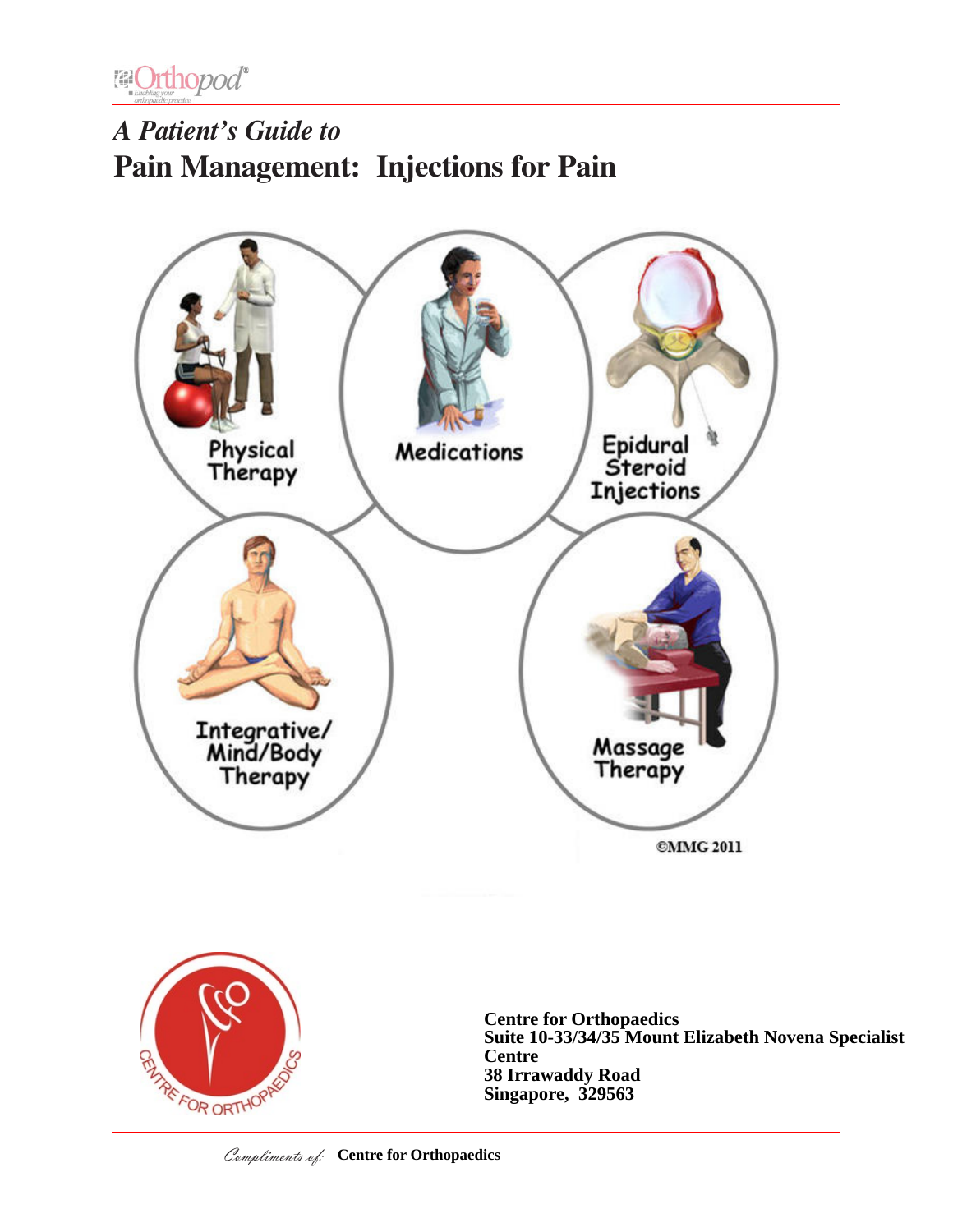thopod<sup>®</sup>

aons, auments or treatments. The information should iver be used in place by a visit with your neatin cl<br>our health care provider because of any information you read in this booklet. DISCLAIMER: The information in this booklet is compiled from a variety of sources. It may not be complete or timely. It does not cover all diseases,<br>physical conditions, ailments or treatments. The information yould NOT be



## **Centre for Orthopaedics**

Please take the time to explore our web office. Discover all we have to offer. We hope you will find the time spent on our website rewarding and informative. Here at the Centre for Orthopaedics, we are dedicated to providing ways for those we serve to access the information needed to make informed decisions about healthcare in orthopaedic and sports medicine.

We encourage you to explore our site and learn more about our practice, staff, facilities and treatment options. Check out the Patient Resources section of our site. You will find educational materials to help you understand orthopaedic problems and what options for treatment are available in our clinic.

The Staff of the Centre for Orthopaedics.



Centre for Orthopaedics Suite 10-33/34/35 Mount Elizabeth Novena Specialist Centre 38 Irrawaddy Road Singapore, 329563 Phone: (65) 6684 5828 Fax: (65) 6684 5829 sharon@cfo.com.sg http://www.cfo.com.sg

*All materials within these pages are the sole property of Medical Multimedia Group, LLC and are used herein by permission. eOrthopod is a registered trademark of Medical Multimedia Group, LLC.*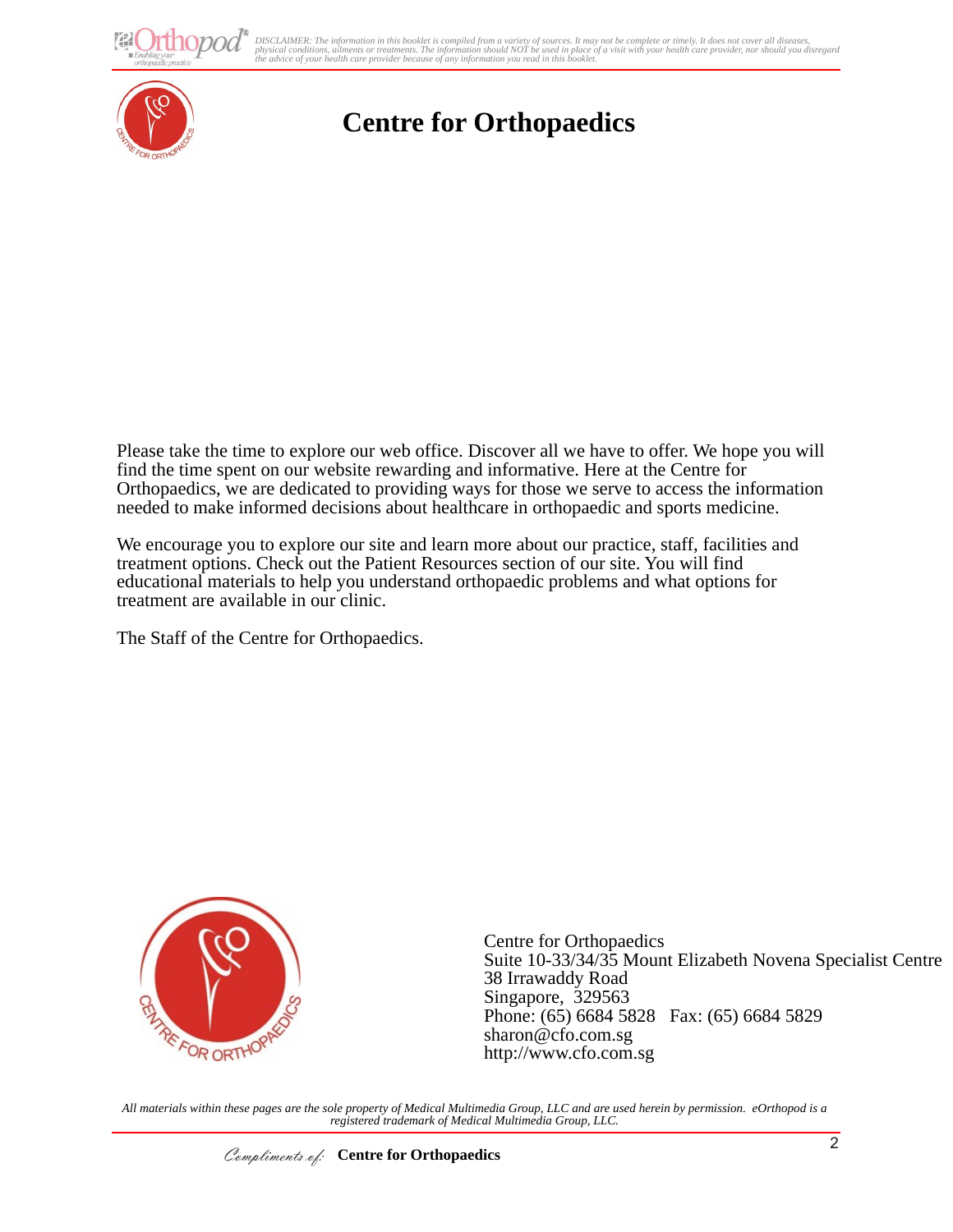

## Introduction

Injections are commonly used by pain specialists, both to help diagnose the painful condition and to help treat the painful condition.

**This guide will help you understand**

- **the difference between diagnostic and therapeutic injections**
- **what the common medications injected are intended to do**
- **the risks and benefits of injections for pain**

## Rationale

What is the difference between diagnostic and therapeutic injections?

Injections used for pain management can be divided into two categories: *diagnostic injections* and *therapeutic injections*.

Diagnostic injections are intended to help your doctor determine what part of the body is causing the pain you are experiencing. The part that is causing the pain is sometimes referred to as the pain generator. Diagnostic injections are used by your doctor to determine the pain generator by a process of elimination. You should also understand that there may be

more than one part that is painful. There may be several pain generators.

The process of finding the pain generator begins with a careful history and physical examination. This may lead to a *differential diagnosis*. The differential diagnosis is a list of all the possibilities that the physician can think of that best fit with the findings from the initial history and physical examination. Once the differential diagnosis list has been determined, the goal is to figure out which item on the list is actually causing your symptoms.



The next step may be to obtain x-rays, MRI scan, or CT scans. Each of these radiological tests gives your doctor information about the structure of your spine, bones and joints. These images may show abnormalities that may account for your pain. For example, a spine x-ray may show arthritis of the joints of the spine that could be causing the pain that you are experiencing. But, simply because the structural abnormality could be causing your pain does not mean that it is. Structural abnormalities are commonly seen on radiological tests. Many of these abnormalities are not necessarily causing pain.

The rationale behind diagnostic injections is simple: If a structural abnormality identified on the radiological tests is causing your pain, and if your doctor can inject that structure to temporarily numb that and only that specific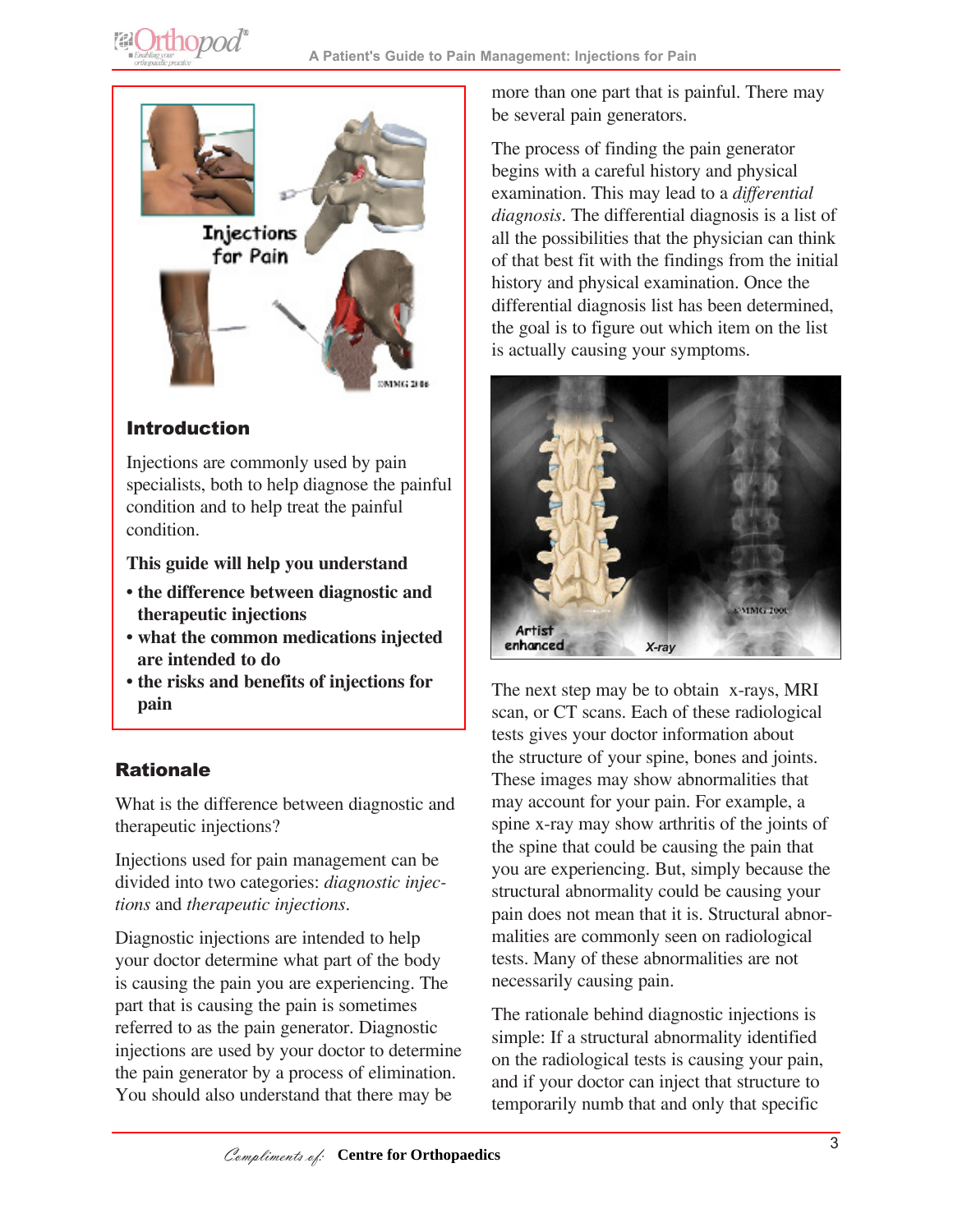**@Orthopod®** 



structure and the pain stops temporarily, then it makes sense that this is what is actually causing your pain.

It is also likely that you may have several abnormalities visible on the radiological tests. It may be unclear which abnormality

is the cause of your symptoms. For example, you may have several intervertebral discs that appear worn out on the MRI scan of your lumbar spine. It could be that all of the discs are causing your pain - or it could be that there is only one disc causing your pain. If you are considering surgery, you would want to be sure which disc is causing the pain so that you did not undergo any additional, unnecessary surgery.

Finally, your pain may actually be coming from somewhere else in your body altogether.



For example, it is not uncommon for a patient to have a worn out hip joint and a worn out lower back. When a patient with this combination of problems has hip and thigh pain, it is not always obvious whether the pain is coming from the hip joint or being referred from the lower spine - or both.

By injecting the hip joint with medication to temporarily numb the hip joint and eliminate the pain that is coming only from the hip, the physician can determine what portion of the pain is coming from the hip joint - if any - and what pain is originating from the spine. This helps diagnose the problem accurately and prevent any unnecessary procedures.

Almost all diagnostic injections follow a similar strategy. First, determine what could be causing the pain. Next, inject the structure that is most likely the cause of the pain with a medication that should reduce or eliminate the pain temporarily. If the pain is eliminated, then the structure injected is almost surely the cause of the pain. It is the pain generator.

Unlike diagnostic injections, therapeutic injections are intended to treat your problem. Therapeutic injections are used when your doctor already has a very good idea what structure is the pain generator. This means that therapeutic injections should be expected to reduce, or eliminate, your symptoms for some period of time. Injections rarely eliminate pain permanently. But, some injections may last weeks to months.

## **Preparations**

How do I prepare for this procedure?

To prepare for the procedure your doctor may tell you to remain "NPO" for a certain amount of time before the procedure. This means that you should not eat or drink anything for the specified amount of time before your procedure. This means no water, no coffee, no tea - not anything. You may receive special instructions to take your usual medications

Compliments of: Centre for Orthopaedics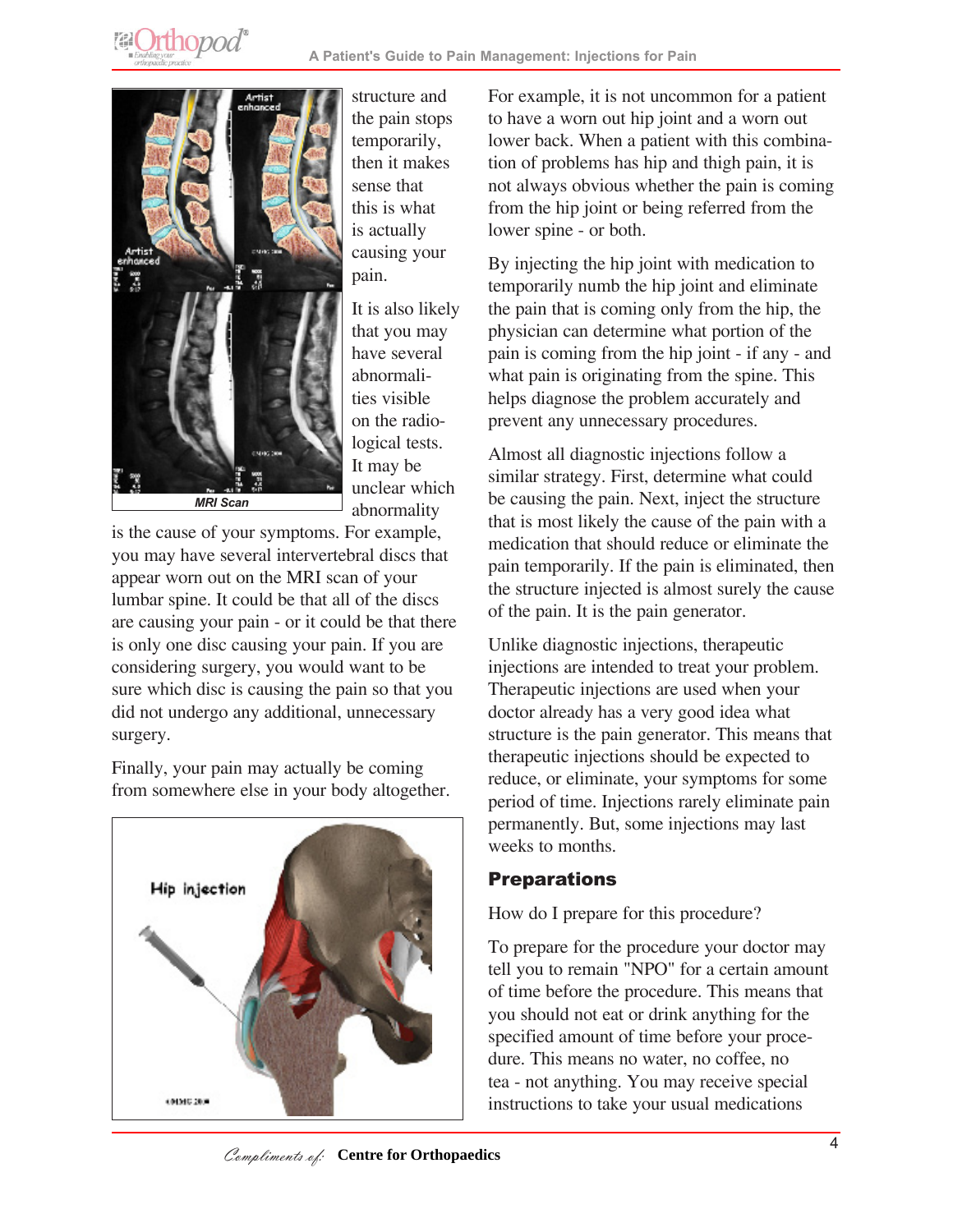



with a small amount of water. Check with your doctor if you are unsure what to do.

You may be instructed to discontinue certain medications that affect the clotting of your blood several days before the injection. This reduces the risk of excessive bleeding during and after the injection. These medications may include the common Non-Steroidal Anti-Inflammatory Drugs (NSAIDs) such as aspirin, ibuprofen, naproxen, and many other medications that are commonly used to treat arthritis. If you are taking any type of blood thinning medication you should let your doctor know. You will most likely need to have this medication regulated or temporarily discontinued prior to the injection. Your doctor will need to determine if it is safe to discontinue these medications in order to have the injection.

You may need to arrange to have transportation both to and from the location where you will undergo the injection. Wear loose fitting clothing that is easy to take off and put on. You may wish to take a shower the morning of the procedure, using a bactericidal soap to reduce chances of infection. Do not wear jewelry or any type of scented oils or lotions.

#### Procedure

What happens during the procedure? Injections are commonly performed in several different settings. Some simple injections may be done in the office. Other injections that require special equipment may be done in the operating room, the radiology department or a surgery center.

Many injections are done with the help of *fluoroscopic guidance*. The *fluoroscope* is an x-ray machine that allows the doctor to actually see an x-ray image while doing the procedure. This allows the doctor to watch where the needle goes as it is inserted. This makes the injection much safer and much more accurate. Once the needle is in the right location, a small amount of radiographic dye is injected. This liquid dye shows up on the x-ray image, and the doctor can watch where it goes. The medication used for the injection will go in the same place. The doctor wants to make sure the injection will put the medication where it can do the most good. Once the correct position is confirmed, the medication is injected, and the needle is removed.



The medications that are normally injected during a therapeutic pain injection include a local anesthetic and some type of cortisone, or steroid, medication. A local anesthetic medication, such as lidocaine or bupivicaine, is the same medication that is used numb the area when you are having dental work or having minor surgery, such as a laceration sutured. The medication causes temporary numbness lasting one hour to six hours, depending on which type of anesthetic is used.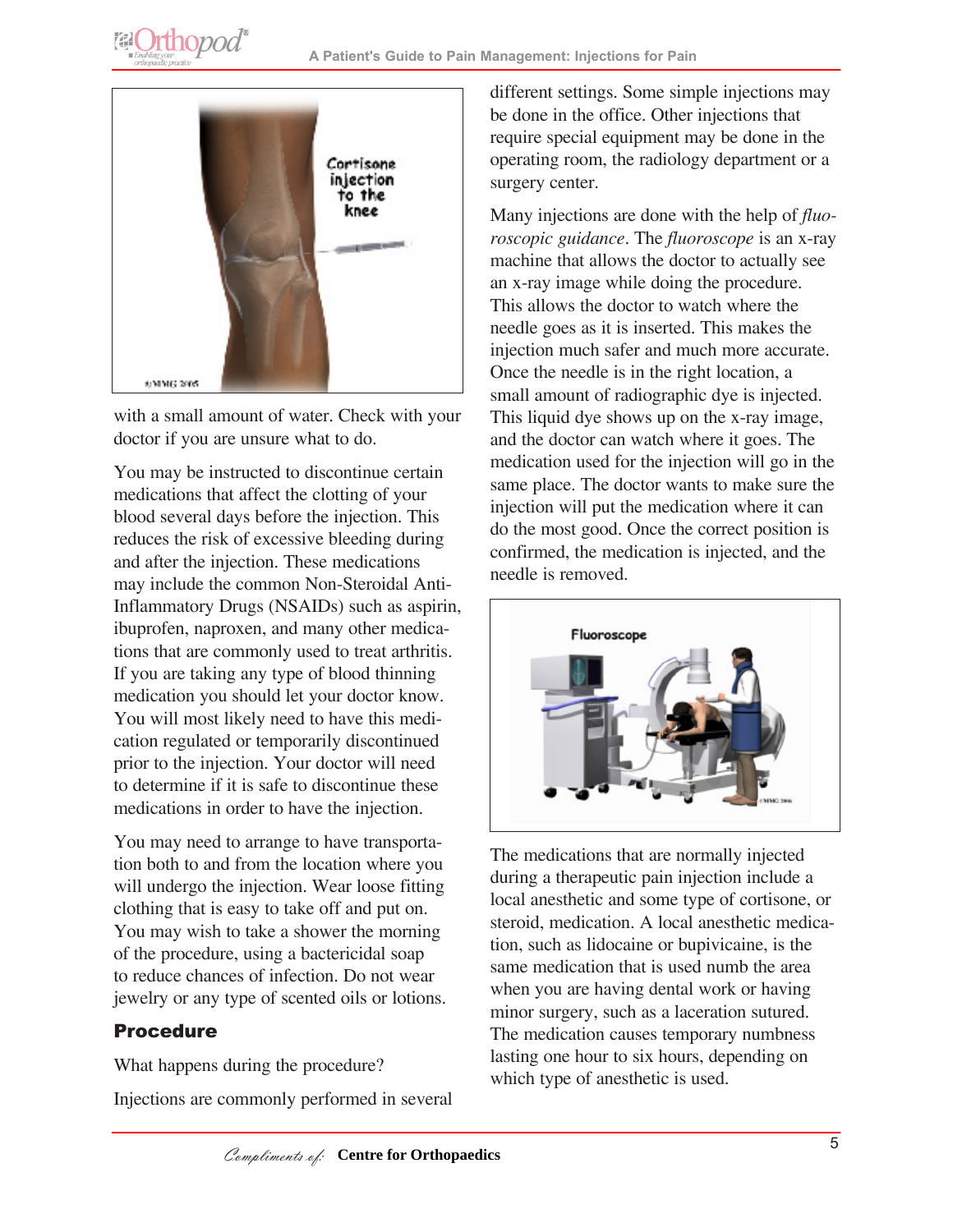**@Orthopod®** 

Cortisone is an extremely powerful antiinflammatory medication. When this medication is injected around inflamed, swollen nerves and connective tissues, it can reduce the inflammation and swelling. Decreasing inflammation reduces pain in joints. Reduced swelling can allow the nerves to function better, reducing numbness and weakness.

## **Complications**

#### What might go wrong?

There are several complications that may occur during or after these injection procedures. Injections are safe and unlikely to result in a complication, but no procedure is 100% foolproof. This document doesn't provide a complete list of the possible complications, but it does highlight some of the most common problems. Complications are uncommon, but you should know what to watch for if they occur.

#### **Allergic Reaction**

Like most procedures where medications are injected, there is always a risk of allergic reaction. The medications that are commonly injected include lidocaine, bupivicaine, radiographic dye, and cortisone. Allergic reactions can be as simple as developing hives or a rash. They can also be life threatening and restrict breathing. Most allergic reactions will happen immediately while you are in the procedure room, so that help is available immediately. Most reactions are treated effectively and cause no permanent harm. You should alert your doctor if you have known allergies to any of these medications.

#### **Bleeding**

Bleeding is rarely a problem after the injection, but can be serious if it occurs. An *epidural hematoma* occurs when one of the small blood vessels around the spinal sac continues to bleed after the procedure. The bleeding can

cause a large pocket of blood to form around the nerves and cause too much pressure on the nerves. If this complication occurs, you will probably need a surgical procedure to drain the blood and remove the pressure from the nerves.

#### **Infection**

Several types of infections are possible complications of pain injections. Any time a needle is inserted through the skin, there is a possibility of infection. Before any injection is done the skin is cleansed with a disinfectant and the health care provider doing the injection uses what is called *sterile technique*. This means that the needle and the area where the needle is inserted remains untouched by anything that is not sterile. The provider may also use sterile gloves.

Infections can occur just underneath the skin, in a muscle, in a joint, or in the spinal canal itself. You should watch for signs of increasing redness, swelling, pain, and fever. Almost all infections will need to be treated with antibiotics. If an abscess forms, then a surgical procedure may be necessary to drain the pus in the abscess.

 When the infection occurs in the spinal canal, it may be much more serious. A condition called an *epidural abscess* may form inside the spinal canal. This infection can cause a large pocket of pus to form around the nerves creating pressure on the nerves. If this complication occurs, you will probably need a surgical procedure to drain the infection and remove the pressure from the nerves. Antibiotics will also be necessary to treat the infection.

#### **Nerve damage**

Many pain injections are done close to nerves. The needle used to do the injection may accidentally puncture the nerve itself. This can cause damage to the nerve and result in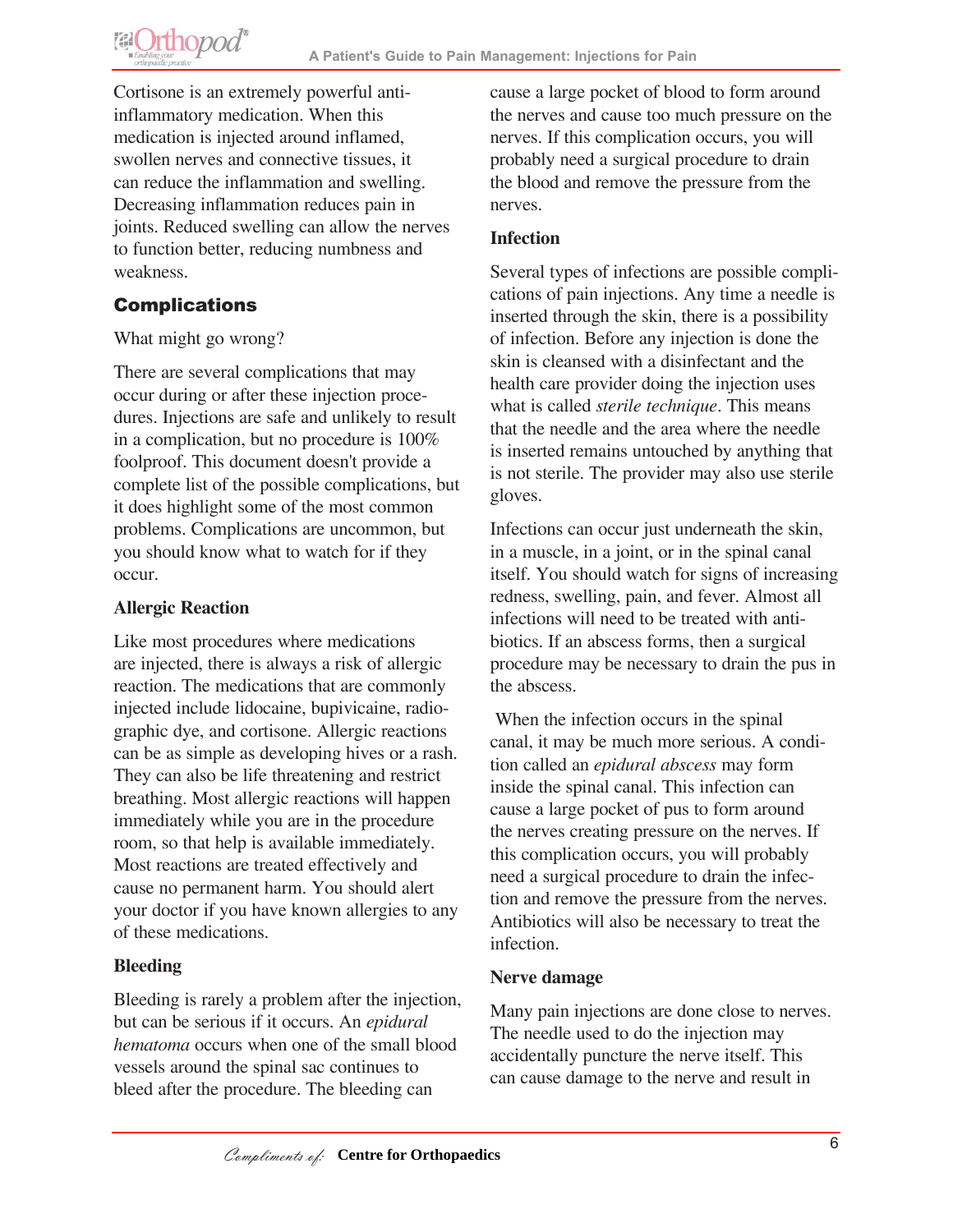**@Orthopod®** 

increased pain. Numbness and weakness may also result. Nerves that have been punctured with a needle will usually recover and not require any additional surgical procedures.

#### **Increased pain**

Not all injections work as expected. Sometimes, injections cause more pain. This may be due to increased spasm in the muscles around a trigger point injection into a muscle. The increased pain is usually temporary, lasting a few hours or a few days. Once the medication has a chance to work, the injection may actually work as expected and reduce your pain. The pressure from injecting the liquid medication may increase pressure on nerves. This may irritate the nerves and cause increased pain. The increased pain is usually temporary. Increased pain that begins several days after the injection may be a sign of infection. You should alert your doctor if this occurs.

#### **Spinal Fluid Leak**

Probably the most common complication of injections that enter the spinal canal is a *wet tap*. This occurs when the needle penetrates the spinal sac and enters the spinal fluid. This is the same thing that happens when your doctor performs a spinal tap or a spinal anesthetic. In itself, it is not dangerous. Because the epidural needle is larger than the spinal needle, the hole



in the spinal sack may continue to leak and not seal itself off immediately. This causes a spinal fluid leak - or wet tap - and a very bad headache. The headache is worse when you are sitting or standing upright. It may cause nausea and vomiting. It will go away if you lie flat or with your head a bit lower that your feet.

The headache occurs because the spinal fluid pressure in the skull decreases. That is why the headache goes away when you lie down - the spinal fluid pressure goes back to normal in your skull. Most spinal headaches go away in a few days when the hole in the spinal sac heals and closes. You may be instructed to stay flat for a couple of days until this occurs.

There are ways to speed up the healing of the puncture in the spinal sac. The most common treatment for a spinal headache that does not go away on its own is a blood patch. This may be done at the time of the injection if the doctor sees that the spinal sac has been punctured before he removes the needle. If not it may be done several days later if the headache has not gone away. This procedure involves taking a small amount of blood from a vein in your arm and injecting it into your back in the epidural space. The blood clots and patches the hole.

## **After Care**

What happens after the procedure?

If everything goes as planned, you will be able to go home soon after the injection, probably within one hour. After most types of pain injections, you will probably not have any restrictions on activity or diet following the procedure.

When the pain injection is a diagnostic injection, your doctor will be interested in how much the pain is reduced while the anesthetic, or the numbing medication, is working. You may be given a pain diary to record what you feel for the next several hours. This is impor-

Compliments of: Centre for Orthopaedics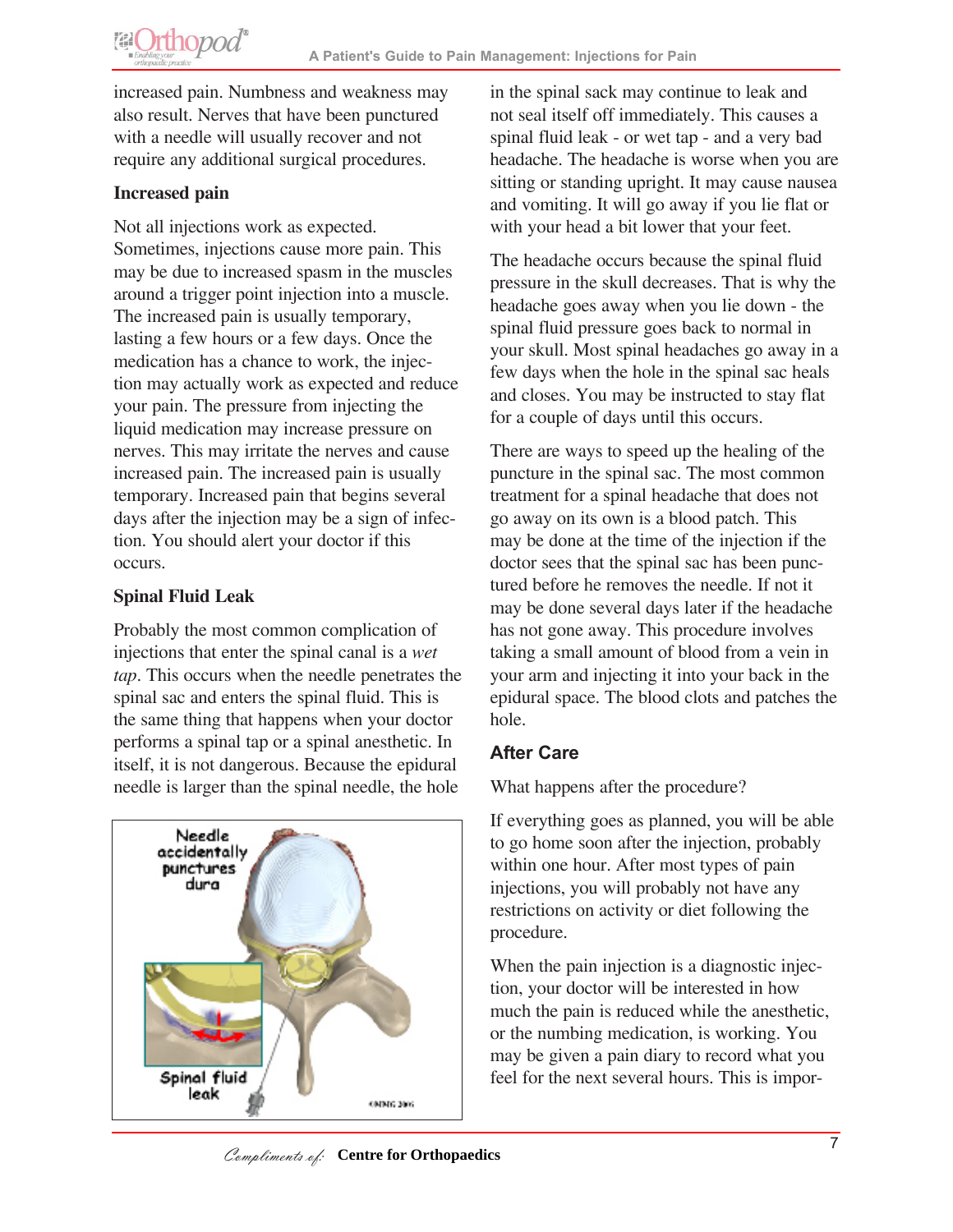**@Orthopod®** 

tant for making decisions, so keep track of your pain.

Most doctors will arrange a follow-up appointment, or phone consult, within one or two weeks after the procedure to see how you are doing and what effect the procedure had on your symptoms.

And remember, injections are not usually a cure for your pain; they are only a part of your overall pain management plan. You will still need to continue working with the other recommendations from your pain management team.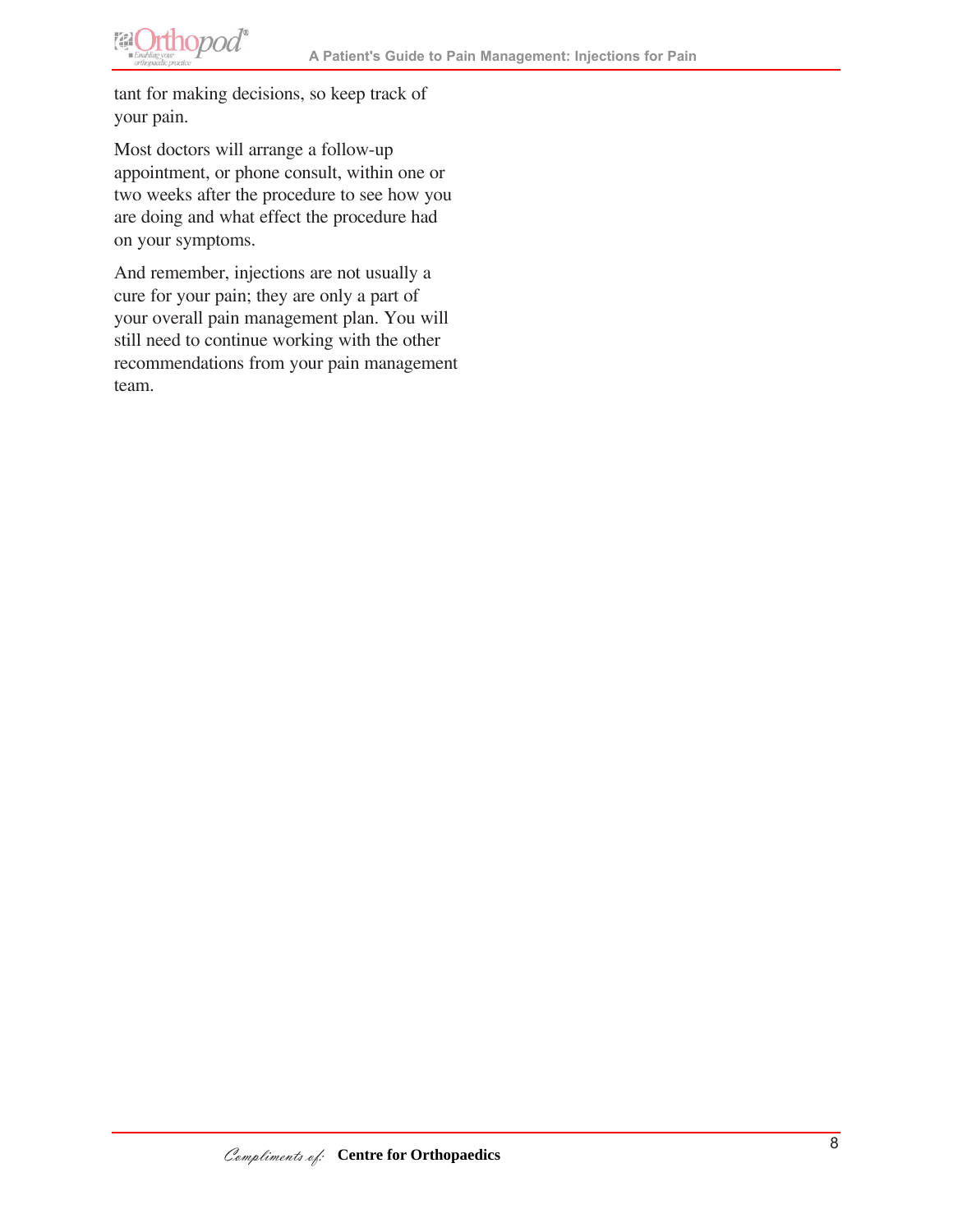**El Orthopod**<sup>®</sup>

#### Notes